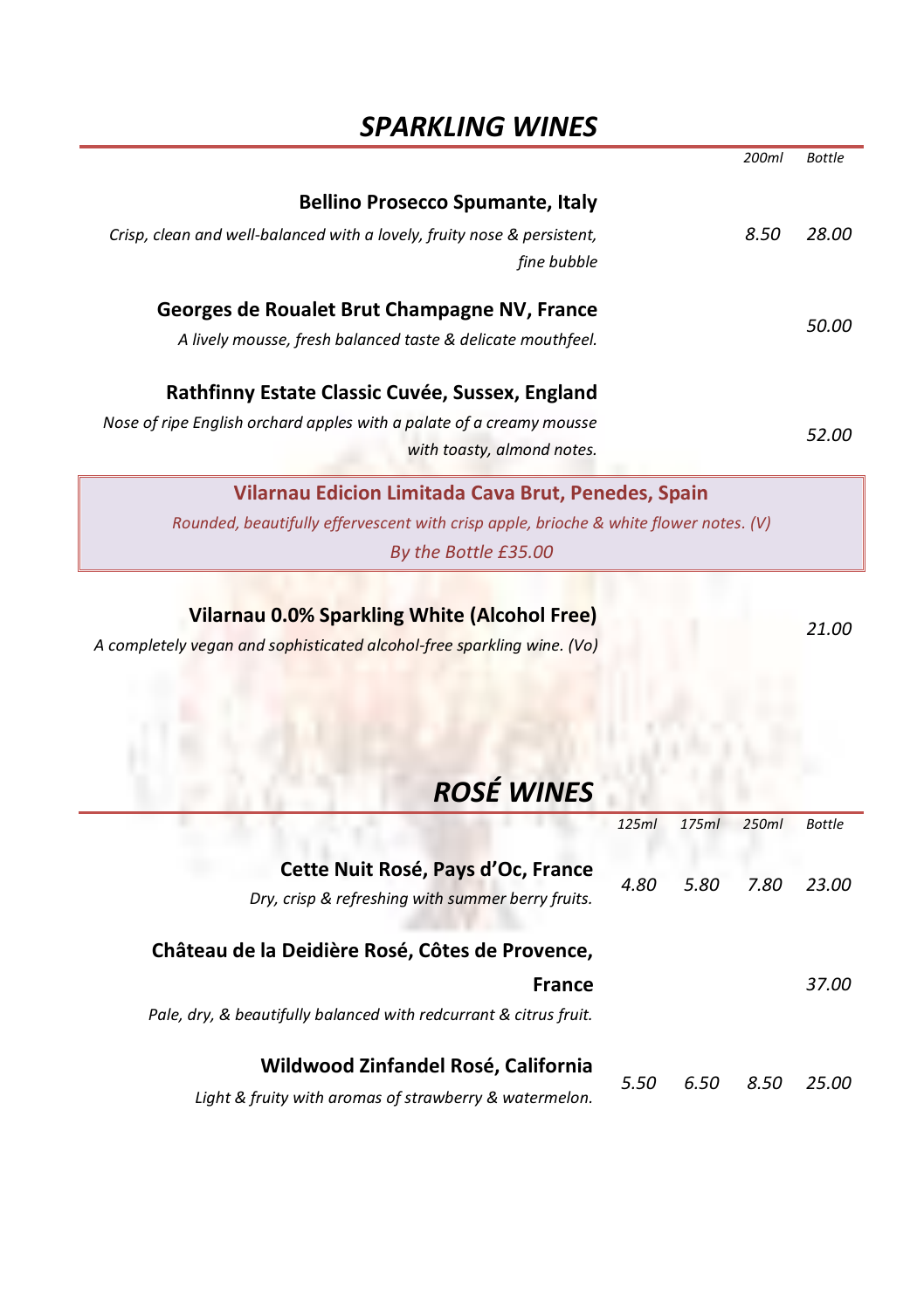## *WHITE WINES*

|                                                                                                                                                                                                                | 125ml | 175ml | 250ml | <b>Bottle</b> |
|----------------------------------------------------------------------------------------------------------------------------------------------------------------------------------------------------------------|-------|-------|-------|---------------|
| Asorei Albariño, Rias Baixas, Spain<br>Fresh & rich, a touch of sweetness with citrus & stone fruit flavours.                                                                                                  |       |       |       | 36.00         |
| Falanghina Janare Selezione, Sannio, Italy<br>From Campania region, mineral, complex, a must for Chablis lovers.                                                                                               |       |       |       | 32.00         |
| Gavi di Gavi Alasia, Piedmonte, Italy<br>Made from the finest Cortese grapes. Elegant, rounded & crisp.(Vo)                                                                                                    |       |       |       | 40.00         |
| Les Vignerons Vermentino/Colombard, Languedoc, France<br>Fresh and easy drinking, with grapefruit & citrus fruits.<br>125ml £4.80, 175ml £5.80, 250ml £7.80, Bottle £23.00                                     |       |       |       |               |
| Lumière de Garrigue Picpoul de Pinet, France<br>A vibrant grapefruit palate with mouthwatering citrus notes.                                                                                                   | 7.30  | 8.30  | 10.30 | 29.00         |
| <b>Miopasso Pinot Grigio, Sicily, Italy</b><br>Crisp & clean with citrus flavours & green apple notes.                                                                                                         | 5.50  | 6.50  | 8.50  | 25.00         |
| Octerra Chardonnay/Viognier, Pays d'Oc, France<br>Full flavoured & easy drinking with tropical fruit.(V)                                                                                                       | 5.90  | 6.90  | 8.90  | 26.00         |
| Old Road Wine Company Chenin Blanc, South Africa<br>Elegant & balanced in flavour. Stone fruits & a touch of oak.                                                                                              | 6.90  | 7.90  | 9.90  | 28.00         |
| Pouille Fuissé Domaine Ferret, Burgundy, France<br>Keenly balanced, well-made, complex white Burgundy.<br>By the Bottle £50.00                                                                                 |       |       |       |               |
| Sancerre Domaine Cherrier, Loire, France<br>Fine Sancerre. Gooseberry, cut grass & layers of flavour.                                                                                                          |       |       |       | 46.00         |
| Sauvion Baronne du Cléray Muscadet Sèvre et Maine<br>Sur Lie, Loire, France<br>Known for its mineral and salty characteristics, this highly acidic wine<br>imparts lemon, lime, green apple and pear flavours. |       |       |       | 33.00         |
| Southern Dawn Sauvignon Blanc, Marlborough,<br>New Zealand<br>Displays a complex aroma of grapefruit, melon & tropical fruit.                                                                                  | 6.30  | 7.30  | 9.30  | 27.00         |
| Vinho Verde Quintas do Homem, Minho, Portugal<br>Light, crisp and dry with complex, fruity aromatics & vibrant acidity.                                                                                        |       |       |       | 30.00         |
| Villa Wolf Dry Riesling, Pfalz, Germany<br>Fruity mineral-driven Riesling with rich texture & long finish.(V)                                                                                                  |       |       |       | 34.00         |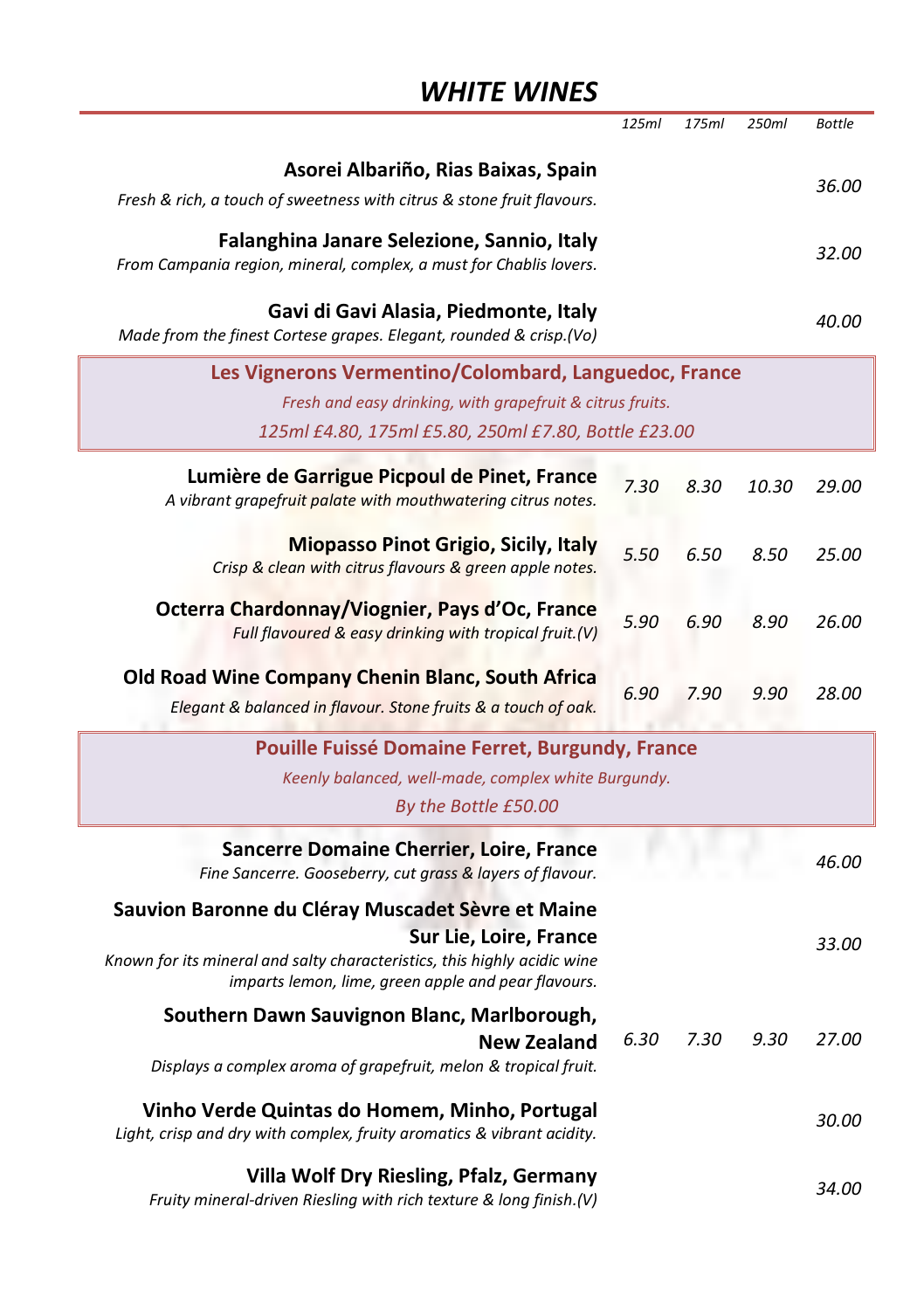## *RED WINES*

|                                                                                                                              | 125ml | 175ml | 250ml | <b>Bottle</b> |
|------------------------------------------------------------------------------------------------------------------------------|-------|-------|-------|---------------|
| Adobe Reserva Carmenère, Colchagua Valley, Chile<br>Organic. Notes of mocha & blackcurrant. Delicious (Vo)                   |       |       |       | 30.00         |
| Cabaret Frank, Old Vine Cabernet Franc, Lodi,                                                                                |       |       |       |               |
| California                                                                                                                   |       |       |       |               |
| Strikes a lovely balance with its blackberry, plum & dark cherry fruit                                                       |       |       |       | 34.00         |
| characters, coupled with classic leafy tones                                                                                 |       |       |       |               |
| Château Sergant, Lalande de Pomerol, Bordeaux, France                                                                        |       |       |       |               |
| Packed with crushed raspberries, smoke, vanilla & hints of chocolate.                                                        |       |       |       |               |
| By the Bottle £43.00                                                                                                         |       |       |       |               |
| Ciconia Tinto, Herdade de São Miguel, Portugal                                                                               |       |       |       | 33.00         |
| Rounded, smooth, rich & balanced style with Tempranillo & Syrah.                                                             |       |       |       |               |
| Domaine Jean Chauvenet Nuits-Saint-Georges, France                                                                           |       |       |       |               |
| Satisfying concentration of red fruits followed by a subtle spice.                                                           |       |       |       | 50.00         |
|                                                                                                                              |       |       |       |               |
| Fedele Rosso Nero d'Avola/Syrah, Sicily                                                                                      |       |       |       |               |
| Organic, smooth & fruity with a touch of spice. Bramble & dark cherry                                                        | 4.80  | 5.80  | 7.80  | 23.00         |
| fruits make for this delicious red blend.                                                                                    |       |       |       |               |
| Finca Manzanos Rioja Tempranillo, Rioja, Spain                                                                               |       |       |       |               |
| Refreshing Rioja with bright red cherry fruit & a light touch of oak.                                                        | 6.90  | 7.90  | 9.90  | 28.00         |
|                                                                                                                              |       |       |       |               |
| Flying Solo Grenache/Syrah, Pays d'Oc, France                                                                                |       |       |       |               |
| Organic. An explosion of red fruits on the nose, including raspberry, cherry & ripe strawberry. The palate is smooth & rich. |       |       |       |               |

*125ml £6.30, 175ml £7.30, 250ml £9.30 Bottle £27.00*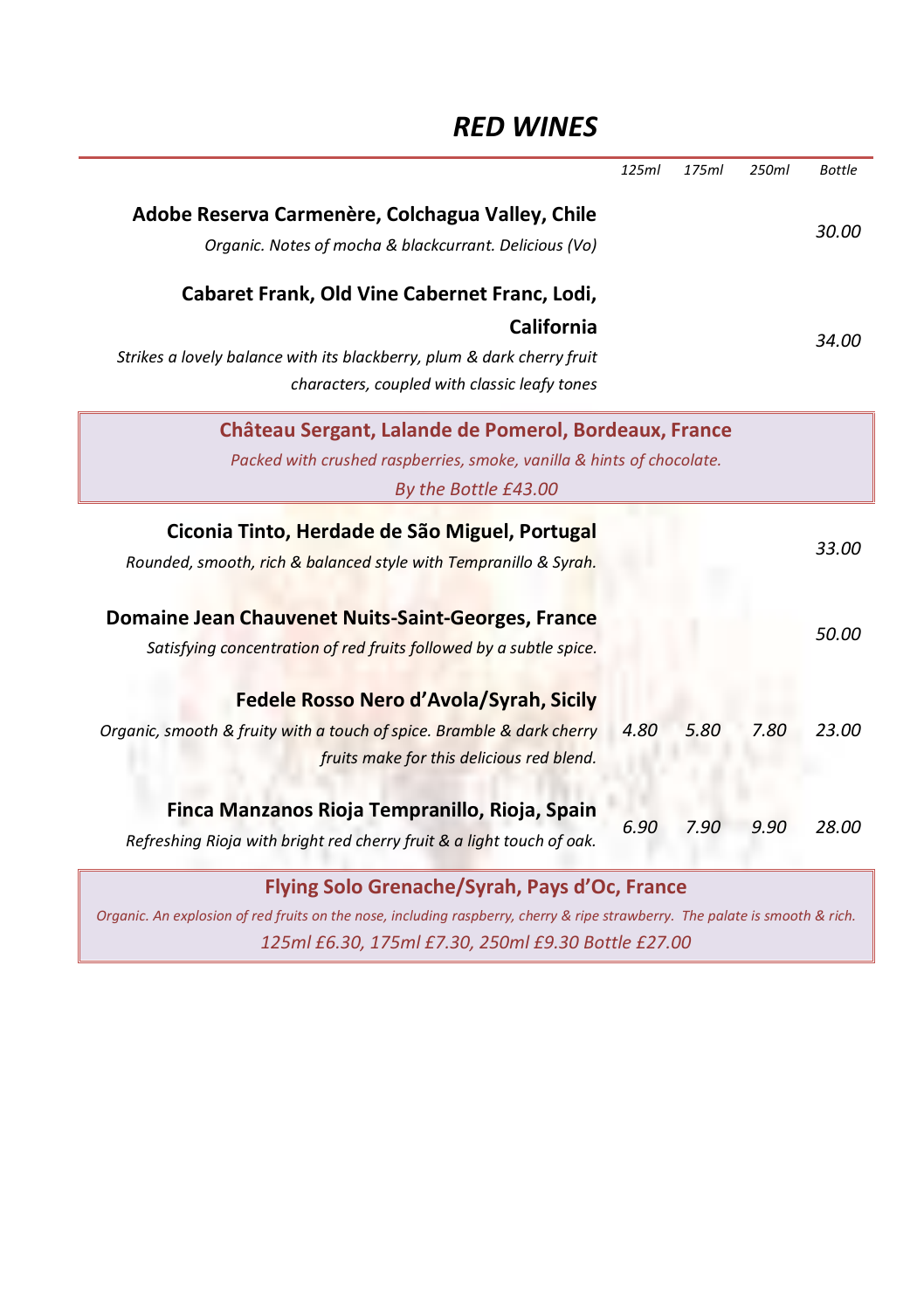### *RED WINES*

|                                                                                                                                    | 125ml | 175ml | 250ml | <b>Bottle</b> |
|------------------------------------------------------------------------------------------------------------------------------------|-------|-------|-------|---------------|
| Guerrieri Rizzardi Amarone 3 Cru, Veneto, Italy<br>Velvety, full-bodied & rich. Raisin, chocolate & spice in abundance.            |       |       |       | 46.00         |
| Jacques Charlet Les Florines Fleurie, Beaujolais, France<br>Dry, with smoky savoury style & crisp red berry fruit.(Vo)             |       |       |       | 39.00         |
| Kaleu Malbec, Mendoza, Argentina<br>Soft & juicy. Packed with brambles & berries. (V)                                              | 5.90  | 6.90  | 8.90  | 26.00         |
| Les Vignerons Grenache/Pinot Noir, Languedoc, France<br>A fruity, red blend that is light in body, making for a refreshing palate. | 4.80  | 5.80  | 7.80  | 23.00         |
| Miopasso Primitivo, Puglia, Italy                                                                                                  |       |       |       |               |
| Balancing robustness with a smooth, silky texture, without being too<br>full. This has rich, dark fruits & spicy savouriness.      | 7.30  | 8.30  | 10.30 | 29.00         |
| Terra Occitana Pinot Noir, Pays d'Oc, France                                                                                       |       |       |       |               |
| Organic. A light, clean & fresh red with juicy red berries. (Vo)                                                                   |       |       |       | 32.00         |
| The Opportunist Shiraz, Langhorne Creek, Australia<br>Rich, deep & inviting. Ripe blackcurrants with silky tannins (Vo)            |       |       |       | 36.00         |
| Torre Zambra Madia Montepulciano d'Abruzzo, Italy                                                                                  |       |       |       |               |
| Fresh & fruity with notes of cherries, raspberries, plums & nutmeq.<br>By the Bottle 31.00                                         |       |       |       |               |
| Umbrele Merlot, Ville Timisului, Romania                                                                                           | 5.50  | 6.50  | 8.50  | 25.00         |

*Smooth on the palate, spicy notes & a hint of oak.(Vo)*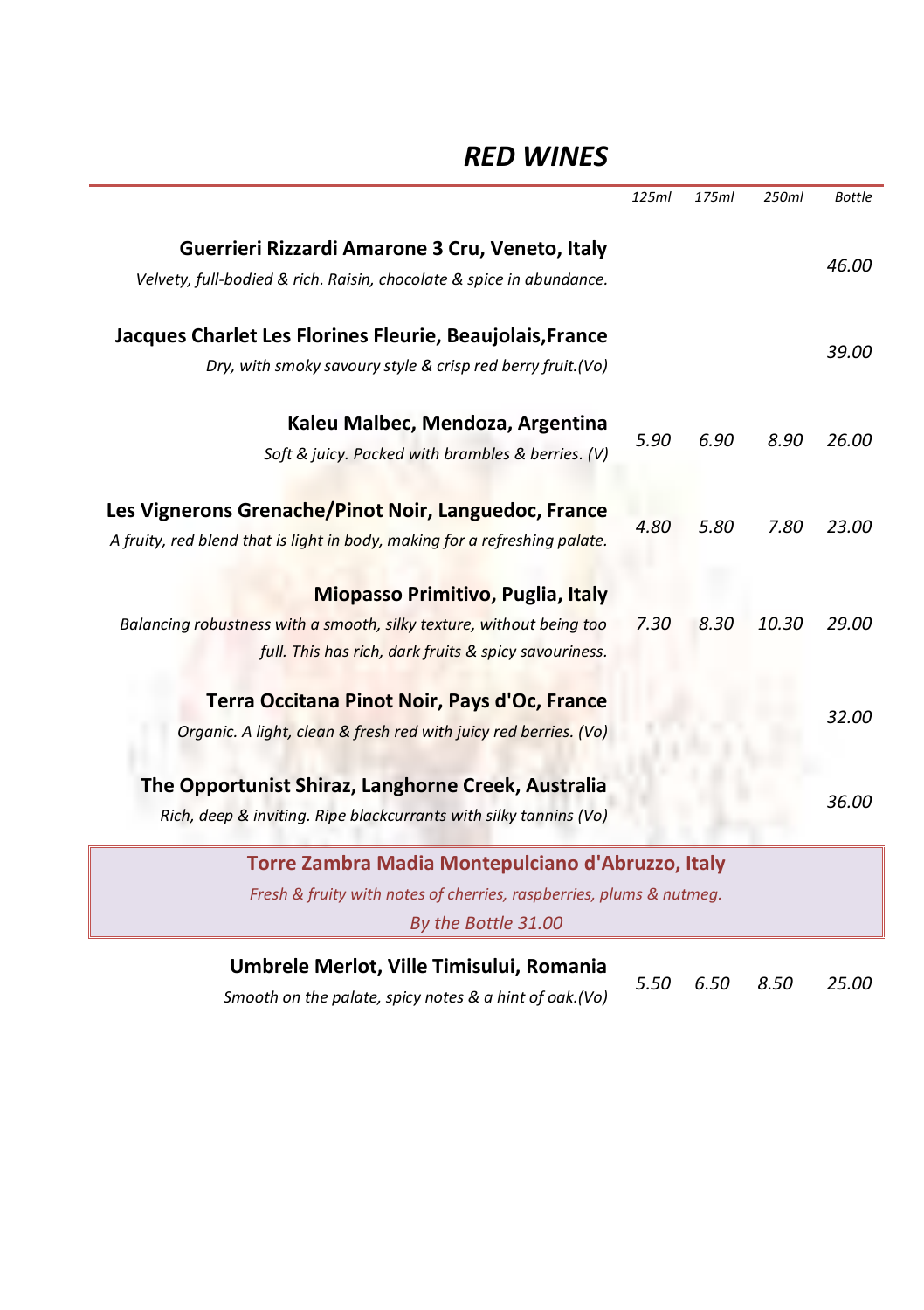|                 | <b>After Dinner</b>                                                                    |       |      |       |       |
|-----------------|----------------------------------------------------------------------------------------|-------|------|-------|-------|
|                 |                                                                                        | ABV   | 25ml | 50ml  | 100ml |
| <b>Liqueurs</b> | <b>Baileys</b>                                                                         | 17.0% |      | 4.00  | 7.80  |
|                 | Cointreau                                                                              | 40.0% | 3.80 | 7.40  |       |
|                 | <b>Disaronno</b>                                                                       | 28.0% | 3.70 | 7.20  |       |
|                 | <b>Drambuie</b>                                                                        | 40.0% | 4.00 | 7.80  |       |
|                 | <b>Grand Marnier</b>                                                                   | 40.0% | 3.80 | 7.40  |       |
|                 | <b>Kings Ginger</b>                                                                    | 41.0% | 4.00 | 7.80  |       |
|                 | Limoncello                                                                             | 30.0% | 4.20 | 8.20  |       |
|                 | <b>Tia Maria</b>                                                                       | 20.0% | 3.70 | 7.20  |       |
|                 | <b>Sambuca</b>                                                                         | 38.0% | 3.90 | 7.60  |       |
|                 |                                                                                        |       |      |       |       |
| Ports           | <b>Ruby</b>                                                                            | 19.5% |      | 3.70  | 7.20  |
|                 | <b>Tawny</b>                                                                           | 19.5% |      | 3.70  | 7.20  |
|                 | <b>Reserva</b>                                                                         | 19.5% |      | 4.40  | 8.60  |
|                 |                                                                                        |       |      |       |       |
| <b>Brandies</b> | <b>Courvoisier VSOP</b>                                                                | 40.0% | 5.40 | 10.60 |       |
|                 | <b>Martell VS</b>                                                                      | 40.0% | 4.30 | 8.40  |       |
|                 | <b>Grappa</b>                                                                          | 40.0% | 4.30 | 8.40  |       |
|                 |                                                                                        |       |      |       |       |
| <b>Whiskies</b> | Oban                                                                                   | 43.0% | 5.60 | 11.00 |       |
|                 | <b>Talisker 10yr</b>                                                                   | 45.8% | 5.30 | 10.40 |       |
|                 | Dalwhinnie 15yr                                                                        | 43.0% | 5.00 | 9.80  |       |
|                 | Cragganmore 12yr                                                                       | 40.0% | 5.10 | 10.00 |       |
|                 | <b>Macallen Gold</b>                                                                   | 40.0% | 4.80 | 9.40  |       |
|                 | <b>Famous Grouse</b>                                                                   | 40.0% | 3.60 | 7.00  |       |
|                 | Jameson                                                                                | 40.0% | 3.80 | 7.40  |       |
|                 |                                                                                        |       |      |       |       |
| Rum             | <b>Havana 7 Years</b>                                                                  | 40.0% | 5.00 | 9.80  |       |
|                 | <b>Rockfall Rum</b>                                                                    |       |      |       |       |
|                 | 37.5% Born in Long Crendon<br>Blended with Caribbean rum and classic British flavours. |       |      |       |       |
|                 | A smooth, vanilla, caramel, nutmeg & orange warmth.                                    |       |      |       |       |
|                 | Single 4.00, Double 7.80                                                               |       |      |       |       |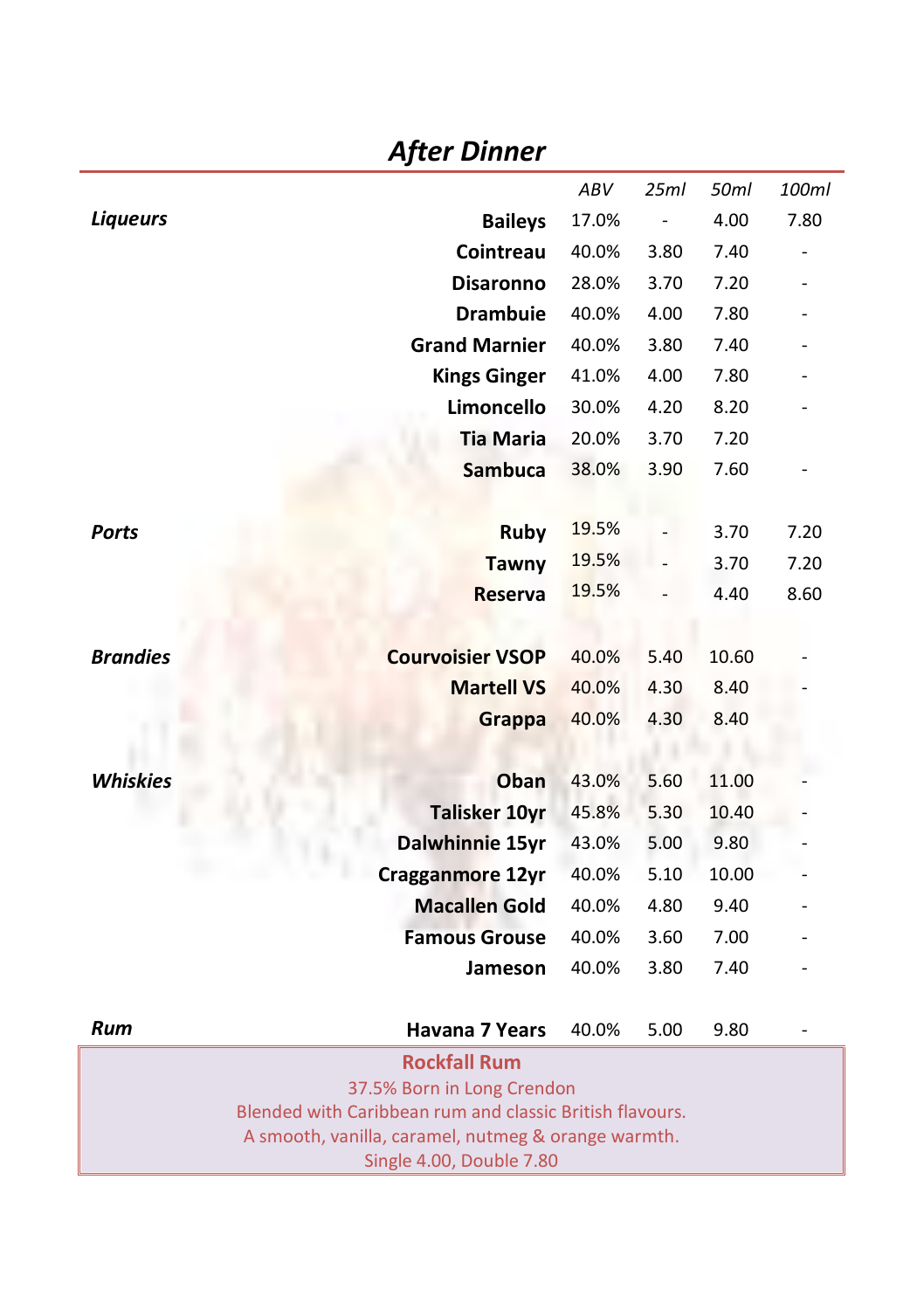# *Liqueur Coffee*

#### *Freshly ground coffee, liqueur, and a cream float 5.80*

| Irish Cream - Baileys          |                                | Scottish - Whiskey      |                           |
|--------------------------------|--------------------------------|-------------------------|---------------------------|
| <b>Irish Classic -</b> Jameson |                                | <b>Russian -</b> Vodka  |                           |
|                                | <b>Italian -</b> Amaretto      | Jamaican - Tia Maria    |                           |
|                                | <b>American</b> - Jack Daniels |                         | <b>French - Cointreau</b> |
| <b>Mexican</b> - Tequila       |                                | Café Corretto - Sambuca |                           |
|                                | <b>Monks</b> - Benedictine     |                         |                           |

*Freshly ground 100% Arabica coffee beans from Guatemala. Decaffeinated options are available for all our coffees. Alternative to dairy based milk is now available to be served alongside your hot drink choice.*

## *Hot Drinks*

| <b>Traditional Tea - Traditional or Decaffeinated</b>                                      | 2.20      |
|--------------------------------------------------------------------------------------------|-----------|
| Speciality Tea - Peppermint, Earl Grey, Camomile, Green                                    | 2.70      |
| Americano                                                                                  | 2.70      |
| Latte                                                                                      | 3.20      |
| Cappuccino                                                                                 | 3.20      |
| <b>Espresso</b> - Single/Double                                                            | 2.20/3.20 |
| <b>Macchiato</b>                                                                           | 2.70      |
| <b>Flat White</b>                                                                          | 3.20      |
| <b>Hot Chocolate</b>                                                                       | 3.20      |
| <b>Indulgent Hot Chocolate</b><br>Loaded with whipped cream, marshmallows & chocolate dust | 3.70      |

### *In Favour of More Flavour?*

*Add a syrup shot to your favourite hot drink for 40p. Classic Vanilla or Hazelnut*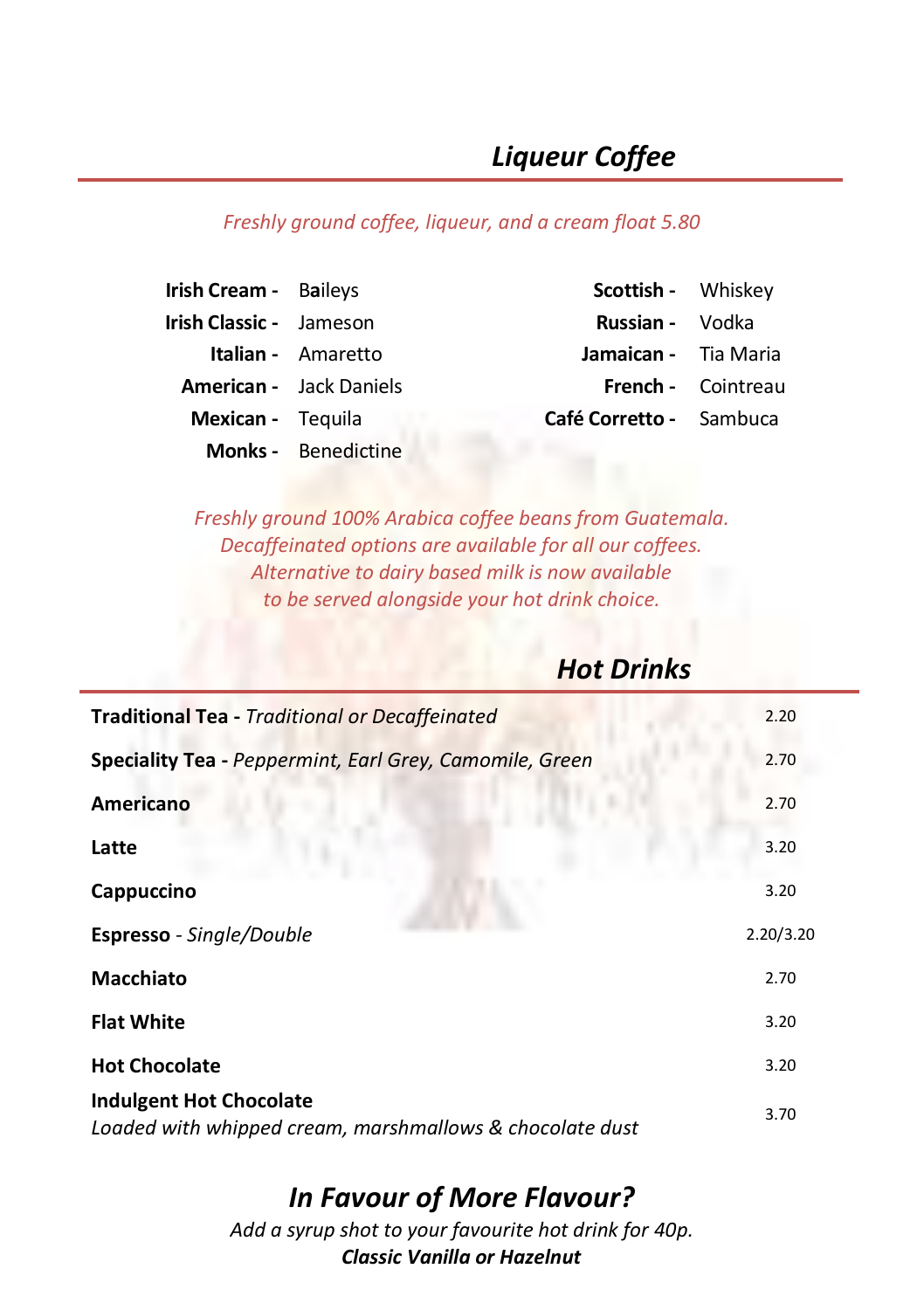## *Spirits & Fortified Wines*

|                                                                                                                                                     | Abv   | 25ml | 50ml  | 100ml |
|-----------------------------------------------------------------------------------------------------------------------------------------------------|-------|------|-------|-------|
| <b>Archers</b>                                                                                                                                      | 18.0% | 4.10 | 8.20  |       |
| <b>Benedictine</b>                                                                                                                                  | 40.0% | 4.00 | 7.80  |       |
| Campari                                                                                                                                             | 25.0% |      | 4.30  | 8.40  |
| Jägermeister                                                                                                                                        | 35.0% | 3.80 | 7.40  |       |
| <b>Malibu</b>                                                                                                                                       | 21.0% |      | 4.10  | 8.00  |
| Martini - Cinzano, Dry, Rosso                                                                                                                       | 15.0% |      | 3.50  | 6.80  |
| <b>Stones Ginger Wine</b>                                                                                                                           | 13.5% | -    | 3.50  | 6.80  |
| <b>Tequila Silver 38.0%</b><br>Enjoy it as a Long Mexican! Mixed with cranberry juice and wedge of lime.<br>Single 4.10, Double 8.00, Cocktail 7.50 |       |      |       |       |
| <b>Bacardi White Rum</b>                                                                                                                            | 37.5% | 3.70 | 7.20  |       |
| Captain Morgan - Dark Rum, Spiced Rum                                                                                                               | 40.0% | 3.70 | 7.20  |       |
| <b>Jack Daniels</b>                                                                                                                                 | 40.0% | 3.80 | 7.40  |       |
| <b>Southern Comfort</b>                                                                                                                             | 35.0% | 3.70 | 7.20  |       |
| <b>Smirnoff Red Vodka</b>                                                                                                                           | 37.5% | 3.70 | 7.20  |       |
|                                                                                                                                                     |       |      |       |       |
| <b>Grey Goose Vodka</b>                                                                                                                             | 40.0% | 5.30 | 10.40 |       |

Single 3.0, Double 4.20, Cocktail 6.00

## *Cocktail Classics*

#### **Aperol Spritz**

Served with Prosecco, soda and a large slice of orange, so refreshing over plenty of ice 8.50

#### **Bloody Mary**

Shot of Smirnoff vodka to complement a slightly spicy Big T tomato juice. Add Worcestershire sauce and tabasco to taste, served over ice with salt and lemon. 5.90

#### **Pimms**

Classically served with fresh fruit, plenty of ice and lemonade. As a single serve or a jug to share Glass 5.50, Jug 20.00

#### **Espresso Martini**

Perfect after dinner cocktail. Smirnoff vodka and coffee liqueur, double espresso shot shaken over ice. 9.50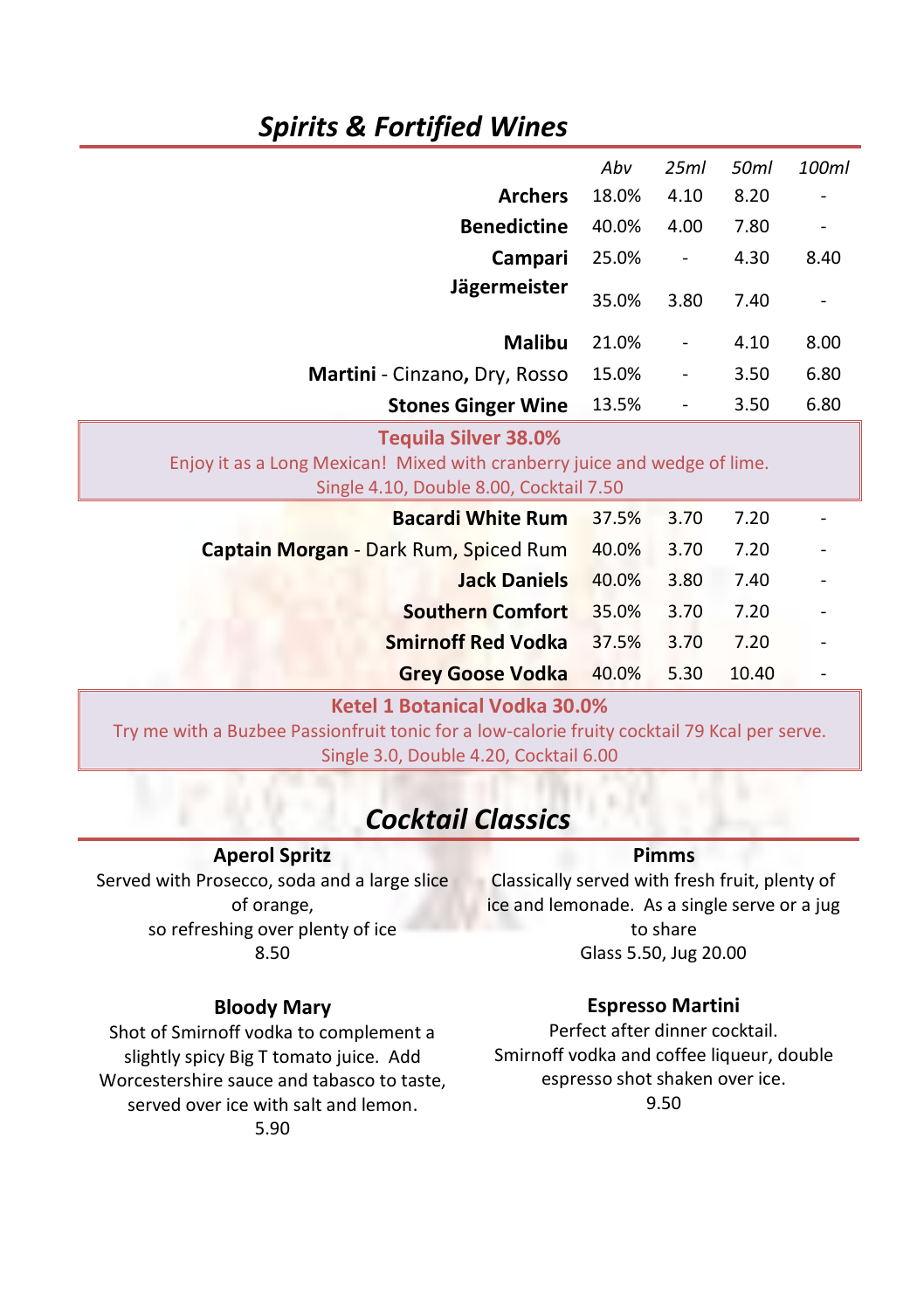## *On Our Taps*

|                                                                                                                                                                                                                                 | Half<br>Pint | Pint          |
|---------------------------------------------------------------------------------------------------------------------------------------------------------------------------------------------------------------------------------|--------------|---------------|
| <b>Aspall Cider 4.5%</b><br>A refreshing medium dry cider with a fresh appley taste.                                                                                                                                            | 2.40         | 4.80          |
| <b>Becks Vier 4.0%</b><br>Pilsner brewed for a full flavoured smooth taste, brewed in the UK.                                                                                                                                   | 2.40         | 4.80          |
| Camden Pale 4.0%<br>Unpasteurised American style lager, brewed in London.                                                                                                                                                       | 3.00         | 6.00          |
| <b>Corona Extra 4.5%</b><br>Mexican style pale lager, brewed in the UK<br>Find out more about how Corona Extra is helping save small islands from plastic waste<br>corona.com<br>Half Pint 2.90, Pint 5.90                      |              |               |
| Guinness 4.2%<br>The infamous Irish dry stout, still brewed in Dublin, Ireland.                                                                                                                                                 | 2.90         | 5.80          |
| Lowenbrau 5.2%<br>Slightly dry, spicy, with a trace of malt and delicately bitter, brewed since<br>1383 and now brewed in the UK.                                                                                               | 2.90         | 5.90          |
| Fudgel 3.6%<br>Session amber ale with all British ingredients, brewed exclusively for Moogies by our friends<br>at the Chiltern Brewery. We all Fudgel sometimes!<br>Half Pint 2.20, Pint 4.30                                  |              |               |
| <b>Guest Ales</b><br>A selection of ales from local breweries                                                                                                                                                                   | 2.40         | 4.70          |
| <b>Alcohol Free</b>                                                                                                                                                                                                             |              |               |
|                                                                                                                                                                                                                                 |              | <b>Bottle</b> |
| Smashed Lager 330ml                                                                                                                                                                                                             |              | 4.70          |
| Smashed Pale Ale 330ml                                                                                                                                                                                                          |              | 4.70          |
| <b>Smashed Cider 330ml</b>                                                                                                                                                                                                      |              | 4.70          |
| <b>Smashed Drynks</b><br>Brewed using time honoured methods to produce top class, full strength beer and cider.<br>Only then is the alcohol carefully and gently removed with their unique Cool Vacuum Distillation<br>process. |              |               |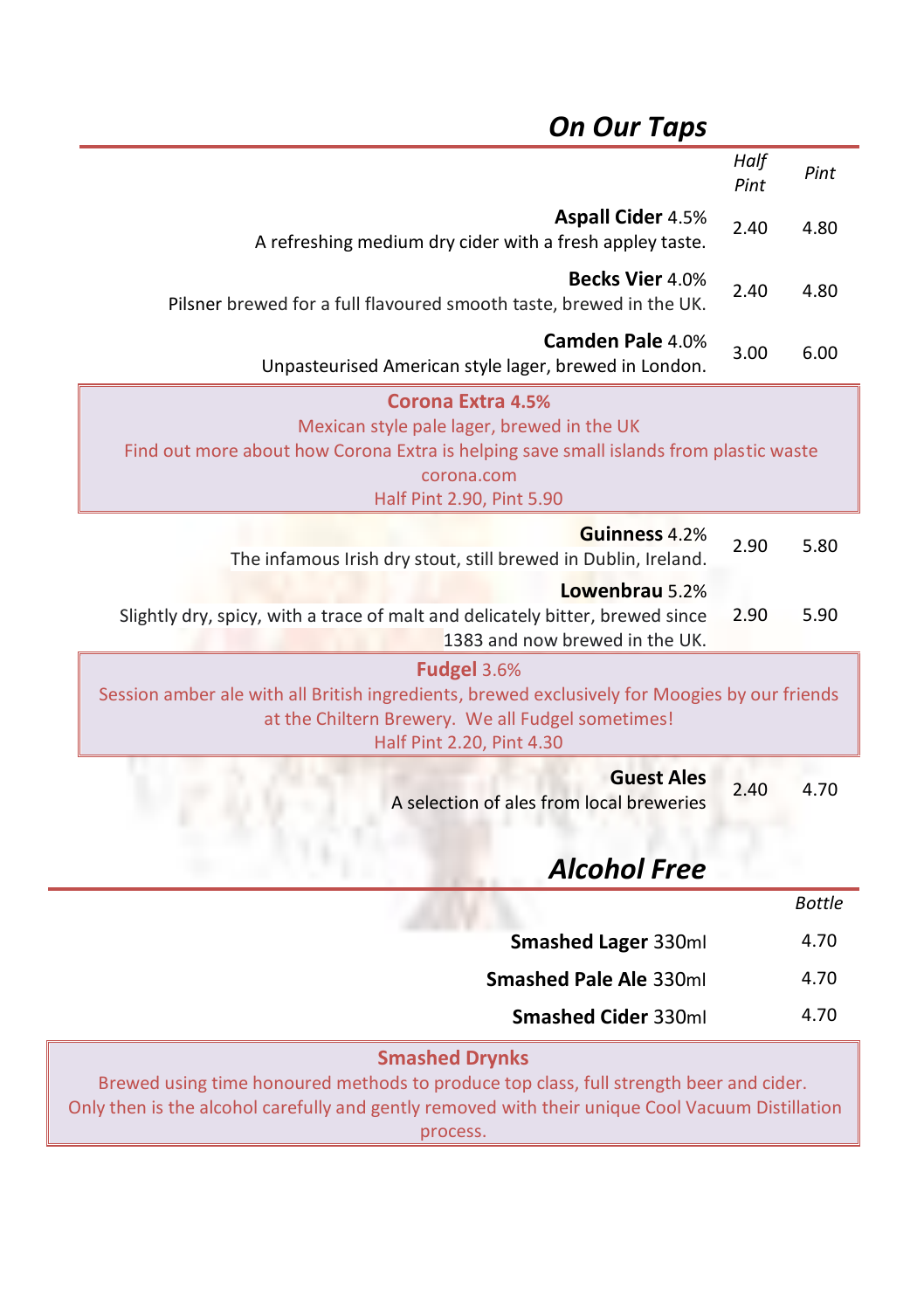**GIN** Menu

Single 6.20 / Double 9.70 *Including a mixer of your choice*

#### *Hendricks*

Hendrick's wondrous botanical signature consists of flowers, roots, fruits and seeds a delicious duet of infusions: rose petal and cucumber.

**Suggested serve – Indian tonic & Cucumber**

### *Foxdenton Raspberry liqueur*

Made with London Dry Gin, English Raspberries and sugar. Served neat or mixed with sparkling wine, this delightful liqueur is delicious anytime.

#### **Suggested serve – Botanical tonic & Strawberry**

#### *Sibling Triple Distilled*

A modern fresh profile, subtle notes of citrus and light juniper with characteristic tones of vanilla and blueberry round off the sharper fore-flavours. Created by four siblings in Cheltenham.

**Suggested serve – Indian tonic & Lemon**

### *Brennan & Brown Winter Spice Gin*

A smooth crisp gin with juniper at the forefront, citrus notes of lemon and orange, exquisitely finished with cinnamon and cloves.

**Suggested serve – Rhubarb tonic & Orange**

#### *Brecon Rhubarb & Cranberry*

A burst of tangy rhubarb blends with bittersweet cranberry to give a fresh and fruity gin. **Suggested serve – Indian Tonic & Lime**

### **Foxdenton Sloe Gin Liqueur**

Stronger, paler & drier than your average Sloe gin, our classic hip flask-filler is full of juniper on the nose giving way to plum sweetness before a long, crisp finish.

**Suggested served – Botanical Tonic & Lemon**

Single 8.20 / Double 13.70 *Including a mixer of your choice*

### *Bathtub*

Fresh and bold juniper leads the way with fragrant citrus and cardamom. Notes of fresh orange peel and cinnamon, cloves, coriander and cardamom create a creamy finish.

**Suggested serve – Indian tonic & Orange**

### *Ludlow Hibiscus, Orange & Pink Peppercorn Gin No.4*

All of the plucky charms of a pink gin with intense hibiscus, orange and pink peppercorn flavours that make it a wonderfully unique treat!

**Suggested serve – Indian tonic & Orange**

### *Scilly Island*

Our carefully chosen and ethical botanicals are steeped for 24 hours. Savour soft citrus, layers of fennel and subtle fruit spice. Rested for at least 5 weeks before slipping into your glass. **Suggested serve – Botanical tonic & Orange**

### *Black Tomato*

There's no getting away from this weird taste combination, you can practically reach out and pick the tomatoes growing out of this bottle! **Suggested Serve – Botanical Tonic & Lemon**

#### *Bloom London Dry*

The aroma and soothing qualities of Chamomile & sweet-scented Honeysuckle are balanced by the exotic citrus of all the Pomelo, all of which complement this beautifully crafted gin.

#### **Suggested serve – Indian Tonic & Strawberry**

#### *Caleno Alcohol Free*

Single & Tonic 5.50, Double & Tonic 8.30 Fresh and zesty, made in England but inspired by Colombian spirits. Infused with pineapple and inca berries.

**Suggested serve – Blood Orange tonic & Lemon**